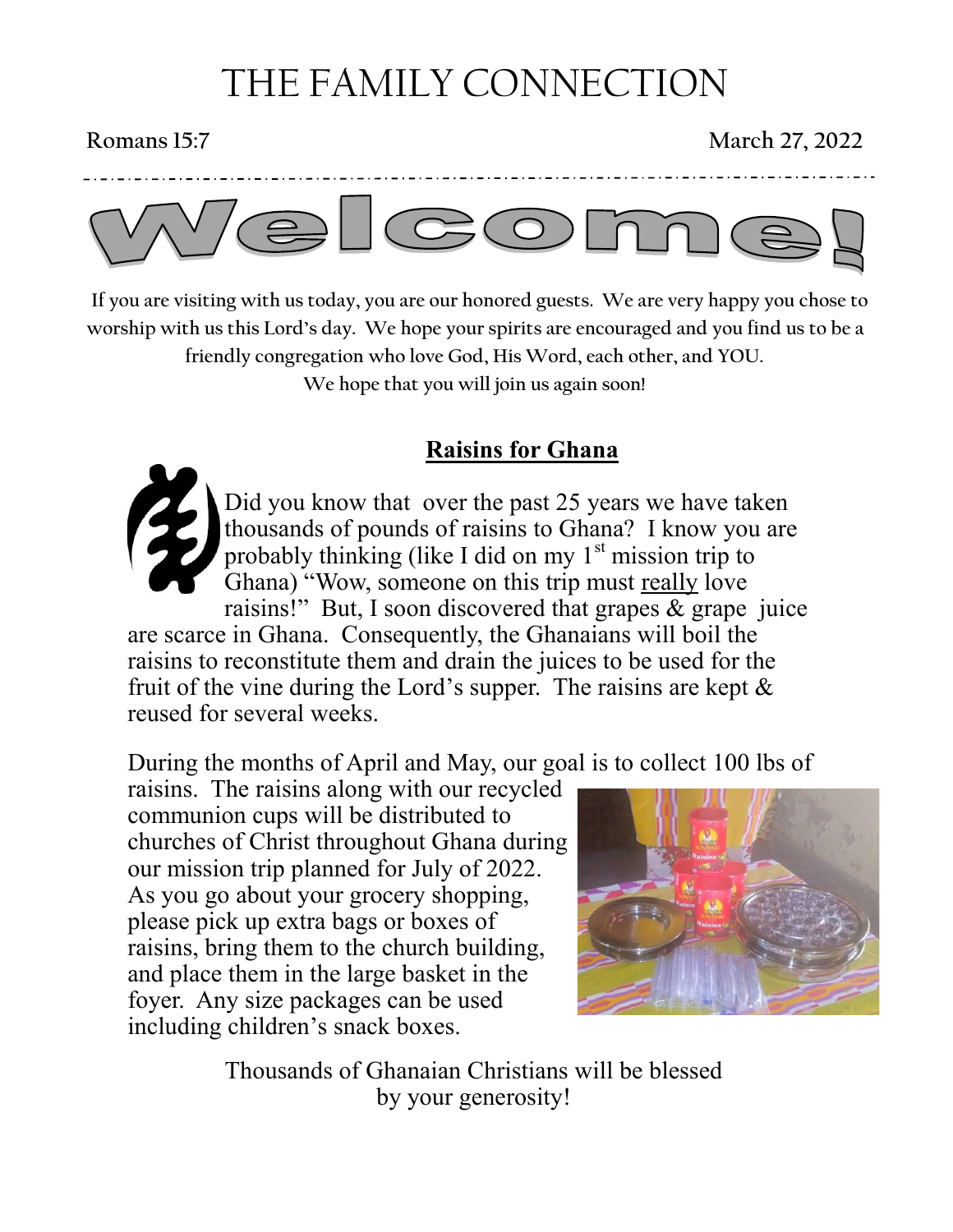## **PRAYER LIST\* MEMBERS** • Claude Haynes

• Linda Copeland • Margie Rhodes • Bonnie Stephens • Maria Reategui • Elvis Durity • Bob Stafford • Lew Parks • Frieda Rodgers

• Debbie Kendall

- Doug Fee
- Carla Sledge
- Donna Strong
- Lee & Linda Sutton
- Di Menoher
- Jeff Blake
- Glenn Macon
- Rick Barrett
- Lardys Landeros
- Milena Fitzgerald

### **NURSING HOME / SHUT-INS**

- June McCauley
- Wayne Bucy

- **FAMILY & FRIENDS Jon Sauer**
- Kasey Dudley Tania Gadbury
- Maddie Whitlock Cara Rogers
- Amelia Larios
- Joe & Marie Lennon's son
- Mary Ryder Lynn Greer
- Linda Sutton grandson Matt & great granddaughter Jordan
- John Wallace's sister, Beth
- Marsha Hampton
- Marco Moros
- Hussey Family Sally Abbott
- Judy Sauer's g-daughter, Meaghan
- Ivonne Maria Reategui's cousin
- Robert Champion Michael Presto
- Larry Brown Judy Brugman
- Brooke Ruppel Laubel Perez
- Ao Hotchkiss
- Mary Nell Shelly
- Danny Billingsby
- Donia Ciabuca
- Adrian Ivanov

#### **MILITARY**

Christopher Lemay Lee Strong Darrell Martin Casandra Prokop

**March 27, 2022 Call to Worship: Joe Lennon** *Medley "Step By Step" "Every Praise"* **Welcome: Terry Billingsby** *"Nearer, Still Nearer"* **Prayer: Dennis Coleman** *"Highly Exalted"* **Communion: Drew Meulenberg 1 Corinthians 11:23-26 Matthew 6:19-21 Song before the Message** *"Glorify Thy Name"* Children are invited to go to the worship class during this song $*$ 

**Message: Tim Neal**

**Invitation Song:** *"God Is So Good"*

**Closing Song:** *"The Lion and the Lamb"*

**Closing Prayer: David Wakeland**

Parents please pick up your children from class

**\*Children's Worship Class** - 3 years of age to Pre-K - Classroom A8

**Worship volunteers** - remember to meet in Classroom A-11 at 8:50

Communion bread has been placed into individual cups. Gluten Free communion has been placed within the very center ring of each tray.

### **Future Events**

**Every Monday:** Russ' Open Bible Study - 6-7PM - Fellowship Rm **Every Tuesday:** Men's Prayer Meeting - 6:30 AM **Every Tuesday:** Girls' Devo - 6:15PM - Pam Macon's home **EVERY SUNDAY IN MARCH: Melissa will take your new photo April 1st:** Easter Festival - 5PM April 8th: Youth Group Egg Hunt - 6PM @ Dempsey's home<br>April 23rd: Ladies' Birthday Fellowship Ladies' Birthday Fellowship **May 2 - 6th:** Livingston Academy Teacher Appreciation Week **May 13th:** VPK Graduation 9:30 AM **May 14th - 15th:** West Broward Youth Group Weekend Event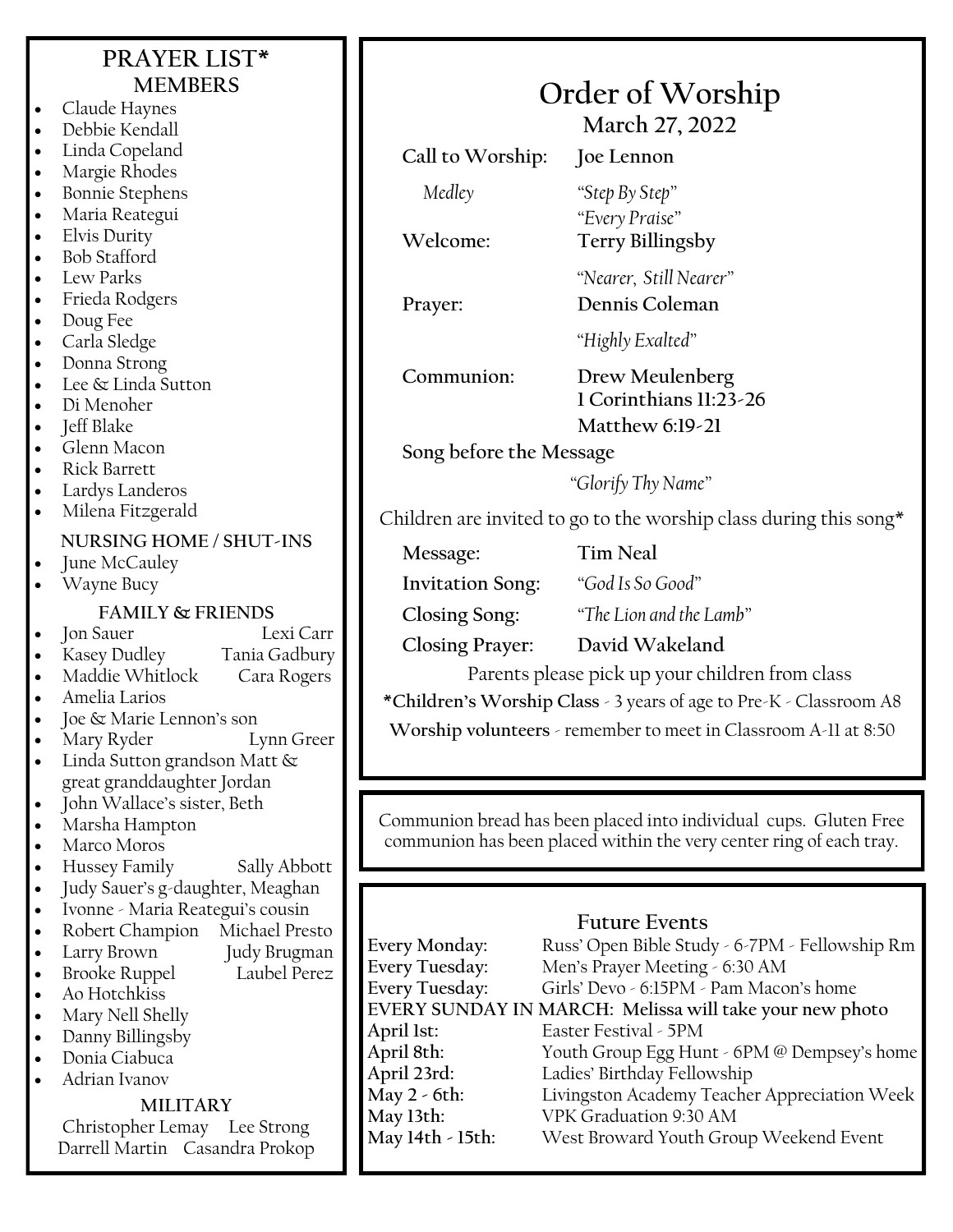#### **GIVING & ATTENDANCE WEEK ENDED March 20, 2022**

| Weekly Actual                      | \$10,658  |
|------------------------------------|-----------|
| Weekly Budget                      | \$9,500   |
| Weekly Variance                    | \$, 1,158 |
| 4 Week Average Variance            | \$1,241   |
| Sunday Worship:                    |           |
| Attendance in Building             | 164       |
| Attendance via views online:       | 214       |
| Sunday Morning Study:              |           |
| Attendance in Building             | 110       |
| Attendance via views online:       | 73        |
| Sunday Evening:                    |           |
| <b>Connection Group Attendance</b> |           |
| Wednesday:                         |           |
| Attendance in Building/Teens       | 38        |
| Attendance online:                 | 55        |
|                                    |           |

## **PRAYER SECTION**

- Claude Haynes, June McCauley, Elvis Durity, & Scott Blake continue to have health challenges.
- Pray for the families affected by COVID-19.
- Danny Shelly had surgery on Wednesday. He will be in the hospital for a few more days.
- Debbie Kendall was expected to be released on Friday.
- Linda Sutton is recovering at home after her back surgery.
- It was good to see Rick Barret at worship so soon after his hip replacement.

## Birthday's & Anniversantes

28 - Doug Blitch, Marc Rimmer 28 - Nicole Gutierrez Arenas 29 - Kathie Holden 30 - Mike & Sandra Pell 30 - George & Xenia Fetzer 31 - Amyla Gutierrez April 1 - Willie Sledge 2 - Sue Macon

- 2 Margaret Johnson
- 5 Damian Harty

5 - Tim Neal 6 - Pamela Escobar

8 - Phil Osborne

**Bible Study Times & Locations**

**Sunday morning classes: Adults** will gather in the Auditorium - **Tim Neal Singing Class -**will meet in Classroom A8 - **Joe Lennon Cradle Roll** will meet in the Training Room - **Melissa Neal PreSchool** will meet inClassroom #2a - **Nora Vitiello K-2nd grades** will meet inClassroom #7 - **Susan Meulenburg 3rd – 5 th grade**s will meet in Classroom A-11 - **Kristin Cipolla Teens -** meet out in the Teen House with **Zak & Jordyn Dempsey Sunday night:- See insert for locations Wednesday night classes 6:30PM: Adults** - Auditorium - teacher - **Jeff Blake** 

 **Ladies -** Fellowship Room - Trustworthy - various ladies **PreSchool** will meet inClassroom #2a - **Susan Shelly**

**3rd – 5 th grade**s will meet in Classroom A-11 - teachers **Diana Travis & Pam Billingsby** 

**Teens** - Teen House - **with Zak & Jordyn Dempsey**

Our virtual options via Facebook & YouTube, @ the times listed above. We hope you will join us in one of these Bible study opportunities.

## **Angels Rejoice!**

The angels had cause to rejoice on Sunday as Landy Dossou was baptized into Christ. Landy has been studying with Russ and attending our ladies Bible study on Wednesday nights. Please welcome our new sister in Christ. As soon as we have her contact information, it will be included in the bulletin.

## **New Singles Ministry**

The Singles ministry is being launched with the intention of creating spiritually enlightening, engaging, and interactive gatherings for singles in our congregation and community. Please join us for some amazingly fun, diverse, and varied fellowship activities designed to help us get to know each other better. Contact Kasey Davis (678-488-5587), Judy Sauer (239-248-8955), or Angela Steinkirchner (913-945-0154) to sign up and get more information on how you can get connected.

## **Easter Festival**

This year's Easter Festival will be held on Friday, April 1st from 5-7p.m. Volunteers are needed to help with both set up on Friday afternoon and during the event from 5 - 7 PM. The volunteers will help run the games, man the activities, prepare the food, and direct traffic. The setup will be similar to the Christmas Festival - there will be booths in the south field with games, activities, train rides, bounce houses, and food.

The Youth Group will have a lemonade stand. Free hot dogs and chips will be provided, so please RSVP the number in your group. To RSVP or volunteer please contact Jordyn Dempsey (239-250-5940) Becky Harty (239-307-4851) or Diane Otey (239-253-0460) as soon as possible.